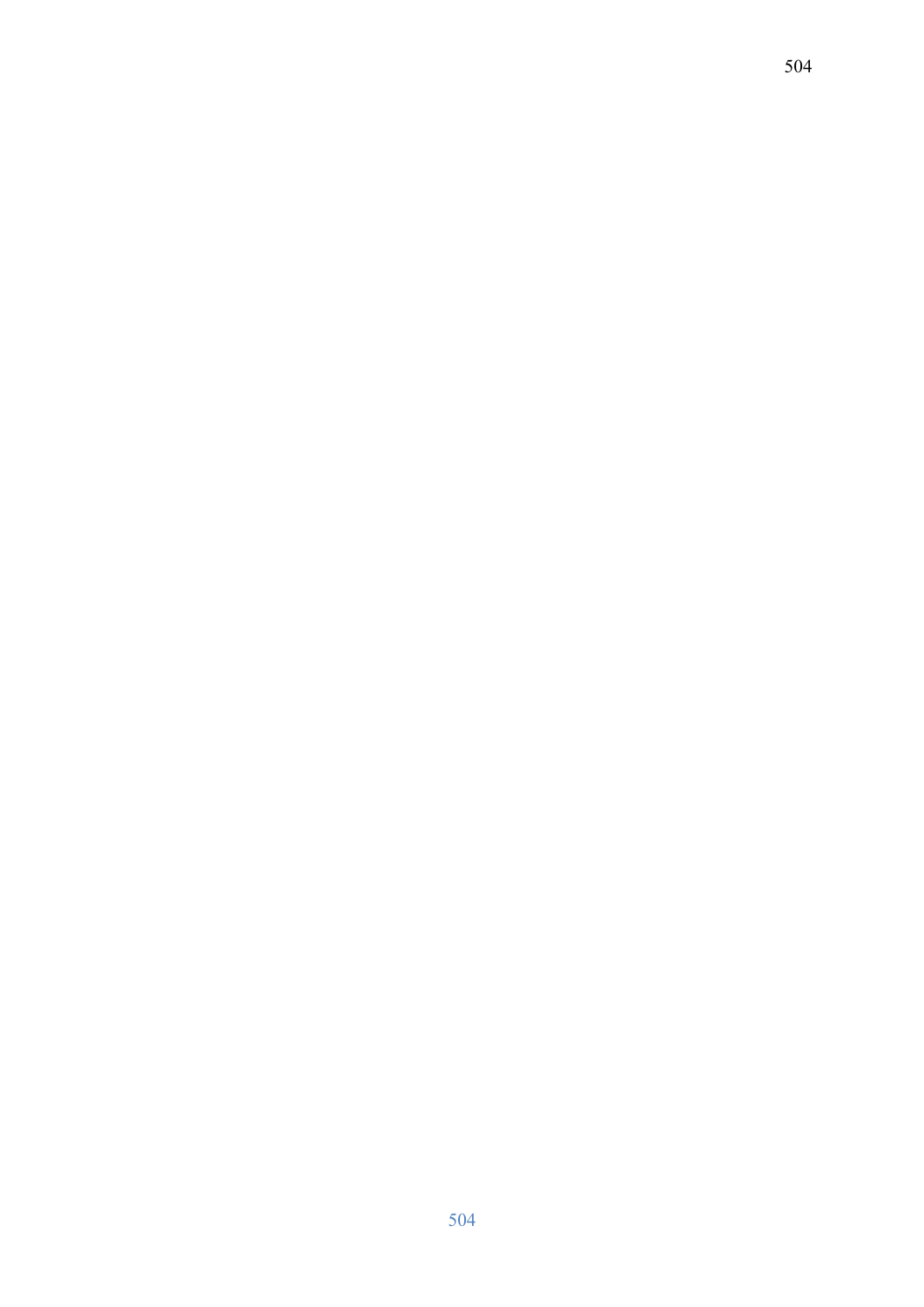# **Cockayne Hatley Update – Co-Op land and Village Sign**

In order to progress the purchase of the land in Cockayne Hatley from the Co-op, the Parish Council needed to pay a deposit for legal fees to the solicitors. Approval was sought from all Councillors by email and approval given on  $11<sup>th</sup>$  December. As a result, tHe Chairman asked the Clerk to raise a cheque for £1000 to send to Woodfnes Solicitors.

The legal costs was discussed and it was noted that they could rise to  $£2,700$  in addition to which could be the costs of the Community Interest Company if found necessary.

Cllr Dagless clarifed the positon regarding the responsibilites over the septc tank that is located in land that the Parish Council is looking to acquire from the Co-Op. He has ascertained that the 12 householders contribute to a 'pot' which is managed by 2 of the residents of Cockayne Hatley who ensure that it is properly serviced, maintained and emptied. The tank was replaced in the 1990's and at the same time the householder's deeds changed to include an obligation to maintain the tank thereby releasing the Co-Op from such obligations.

It was decided that a Community Interest Company would probably not be necessary as the Parish Council could enforce the rights of the deeds if necessary. However, it was concluded that a meetng with the Lawyers would be prudent to gain advice on this mater and discuss risks which the Chairman and Cllr Dagless would atend. Cllr Barrat to arrange. **ACTION RB**

Cllr Dagless informed the meetng that there was no further progress on the maintenance of the village sign and that he would send a chaser note. **ACTION AD**

# **Portfolios**

# **Cllr Dodgson's report**

# **Road safety – High Street (RMF) & crossroads**

Cllr Dodgson informed the Council that he had sent numerous emails to Central Bedfordshire Council regarding the Rural Match Funding work to the High Street and also regarding the work needed at the Crossroads. Cllr Zerny has also asked for an update and the response received from Central Bedfordshire Council is as follows:

"There has been a backlog in getting a Target Cost agreed for various contractual reasons. This is in the system for a Target to be agreed which I have chased and hope to get resolved soonest.

Also, I have been on site with Ringway Jacobs to sort out the scheme for Wrestlingworth crossroads. I have mooted that it would be useful if these could be delivered together if possible."

Cllr Dodgson said that he had received a query from a resident of Butcher's Lane regarding the condition of the lane pointing out that it needed repairs. Cllr Dodgson informed the resident that as Butcher's Lane was an un-adopted road, the residents of the lane were liable for any maintenance.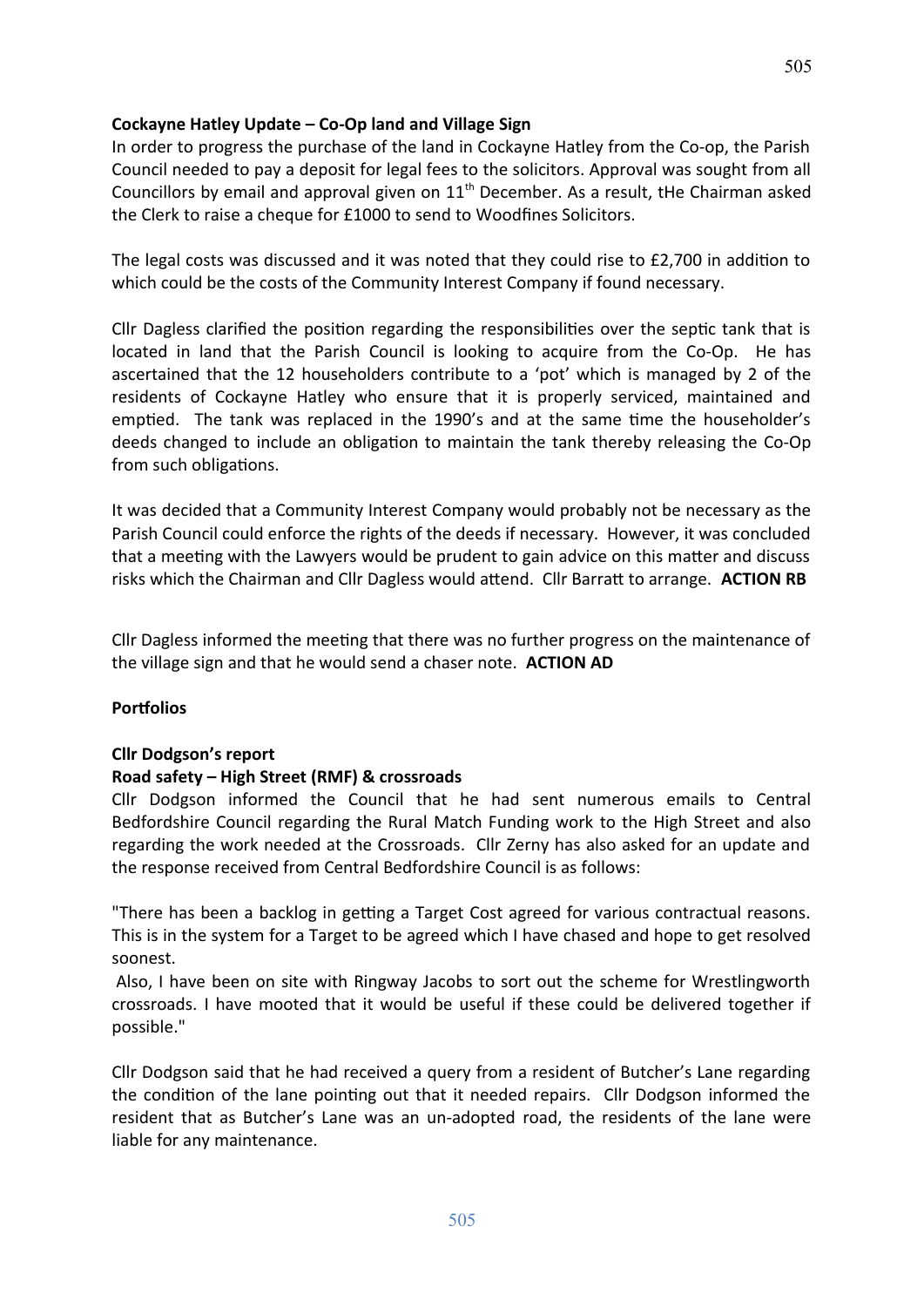## **Play Area Report from Cllr Kirkpatrick**

A site visit was carried out on Saturday  $13<sup>th</sup>$  January, details are:

- 1) Bins were emptied and minor litter picking done
- 2) All equipment visually checked and no damage or other faults apparent
- 3) No further evidence of mole activity
- 4) Guttering downpipe on garage re-fixed this needs clamping as not really properly installed at tme garage roof was replaced
- 5) Ivy removed/cut back from exterior of garage walls as had reached roof and had potental to ingress further and possibly cause damage

Outstanding tasks:

1) General repairs to flooring have been approved and funding agreed, but this has yet to be carried out

#### **Cllr Williams's Report on Neighbourhood Plan**

The neighbourhood plan referendum took place on 30<sup>th</sup> November 2017. Cllrs Barratt and Williams and Steering Group member Elizabeth Wilson attended the count at CBC's offices at Chicksands.

286 electors voted, a 44% turnout, the highest so far for a Central Bedfordshire Neighbourhood Plan referendum. The question posed was:

*Do you want Central Bedfordshire Council to use the neighbourhood plan for Wrestlingworth and Cockayne Hatley to help it decide planning applicatons in the neighbourhood area?*

255 electors voted "yes" 89% and 31 voted "no" 11%. The Steering Group is pleased with both the high turnout and the very positve outcome.

Notification that the neighbourhood plan has been "made" is still awaited, despite a chasing email to CBC.

The referendum result has been posted on the Parish Council website and will appear in the next edition of Village Link. It was agreed that no hard copies were required and that Cllr Williams would send the Clerk the fnal version of the Neighbourhood Plan.

#### **Mobile and Broadband signal**

Cllr Whale informed the Council that he was going to contact Louise Ashmore with regards to the possibility of a new website for the Parish Council. It was stressed that the PC needs the ability to maintain the website. **ACTION GW**

#### **Planning**

Cllr Barratt informed the Council that Cllr Williams had taken over the Planning issues from Cllr Whale. The current Planning applications were discussed.

# **Appendix C**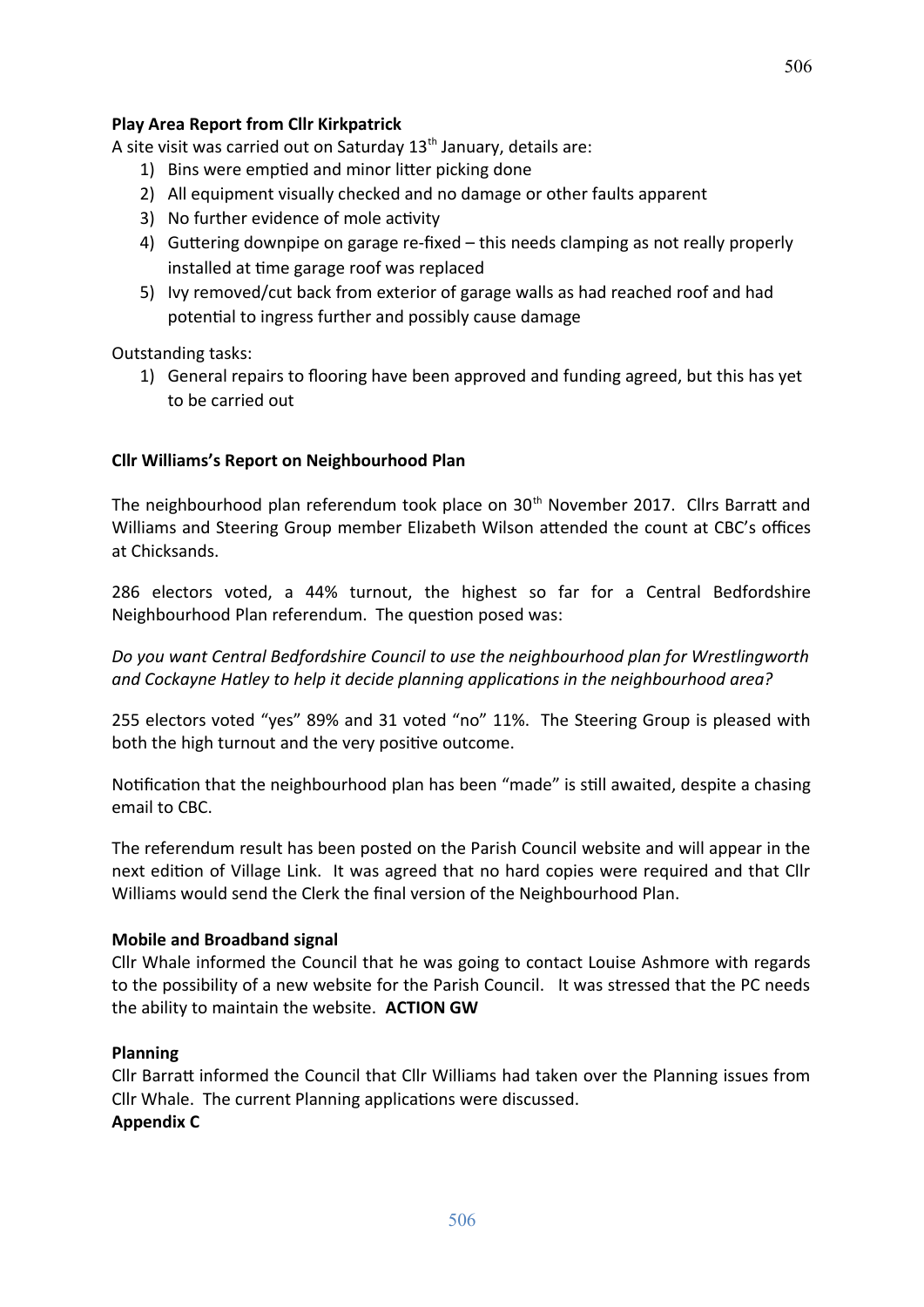# **Finance**

# Councillors approved the payment of invoices **(Appendix A**).

The Financial statement **(Appendix B)** was discussed along with the Parish Council's budget requirements for the next financial year. The budget was agreed and the Clerk asked to request a precept of £20,984 for the year 2018/19. **ACTION CD** Allotment set up and related legal costs (including those for the Cockayne Hatley land) are to be sought – **ACTION RB**

Grant requests were also discussed. The £500 requested by the Wrestlingworth Lower School PTA was approved. The £400 requested by the Youth Club was approved in principle upon receipt of satisfactory accounts. A grant of  $E150$  for the Parish Walking and Wildlife Group was also discussed though Cllr Barratt was yet to send through the relevant documentaton. **ACTION RB** The Clerk was asked to contact the Village Link regarding their grant request which had yet to be received. **ACTION CD**

# **Correspondence**

No correspondence has been received other than magazines which were bought to the meeting for distribution.

# **Any Other Business**

Cllr Kirkpatrick expressed concern over a footpath leading from Eyeworth Road into Wrestlingworth. He was informed that Drew Gwillam from CBC would be the best contact for footpath issues. However, Cllr Barratt said that the PWWG may be able to clear the path. **ACTION JK**

Cllr Dagless asked Cllr Zerny if there was any further information on the route that the train line from Oxford to Cambridge was due to take. After a discussion Cllr Zerny concluded that no fnal decision had been taken though a route from Sandy to Cambridge was preferred at this time.

The meeting closed at 9.25pm

**Date of Next Meeting** – Monday March 2018 at Memorial Hall, Wrestlingworth at 7.30pm.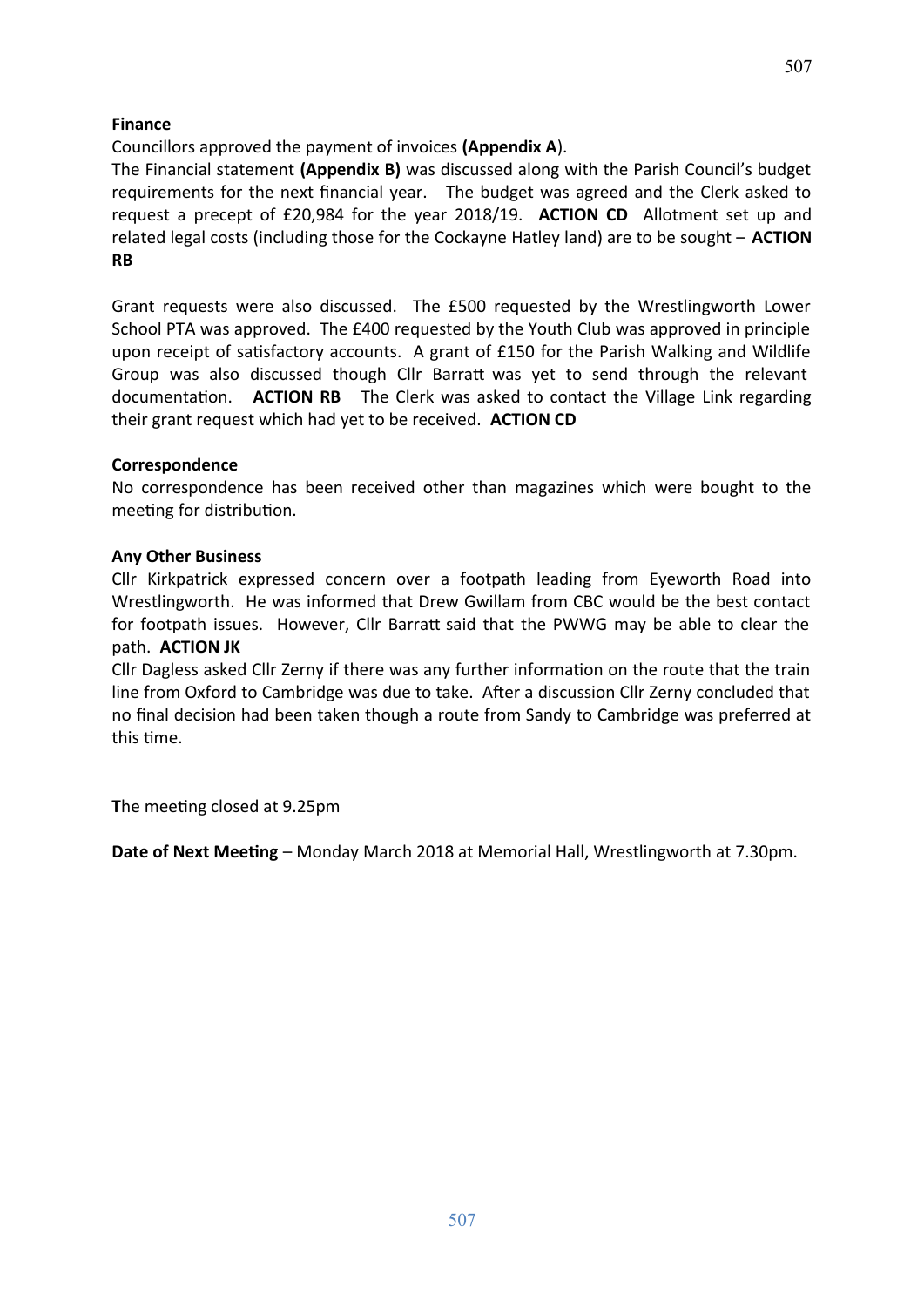# **Financial Report – January 2018**

The following accounts are to be paid and I need to request the council's endorsement.

| Nov       | E-on Electricity supply D/Debit                               |          | 292.73 |
|-----------|---------------------------------------------------------------|----------|--------|
| Dec & Jan | Clerk's Salary D/Debit                                        |          | 765.50 |
| Dec & Jan | Clerk's expenses (Telephone, Internet, Stamps,<br>stationery) |          | 30.53  |
| Dec       | T & J Seymour – electricity maintenance                       |          | 64.50  |
| Nov & Dec | Wrestlingworth Memorial Hall                                  |          | 21.00  |
| Dec & Jan | SAGE - accounting software D/Debit                            |          | 36.00  |
| Dec       | CBC – grass cutting contribution                              | 380.33   |        |
| Dec       | VAT return                                                    | 1,117.51 |        |
| Nov       | Robin Barratt (NP printing costs)                             |          | 15.00  |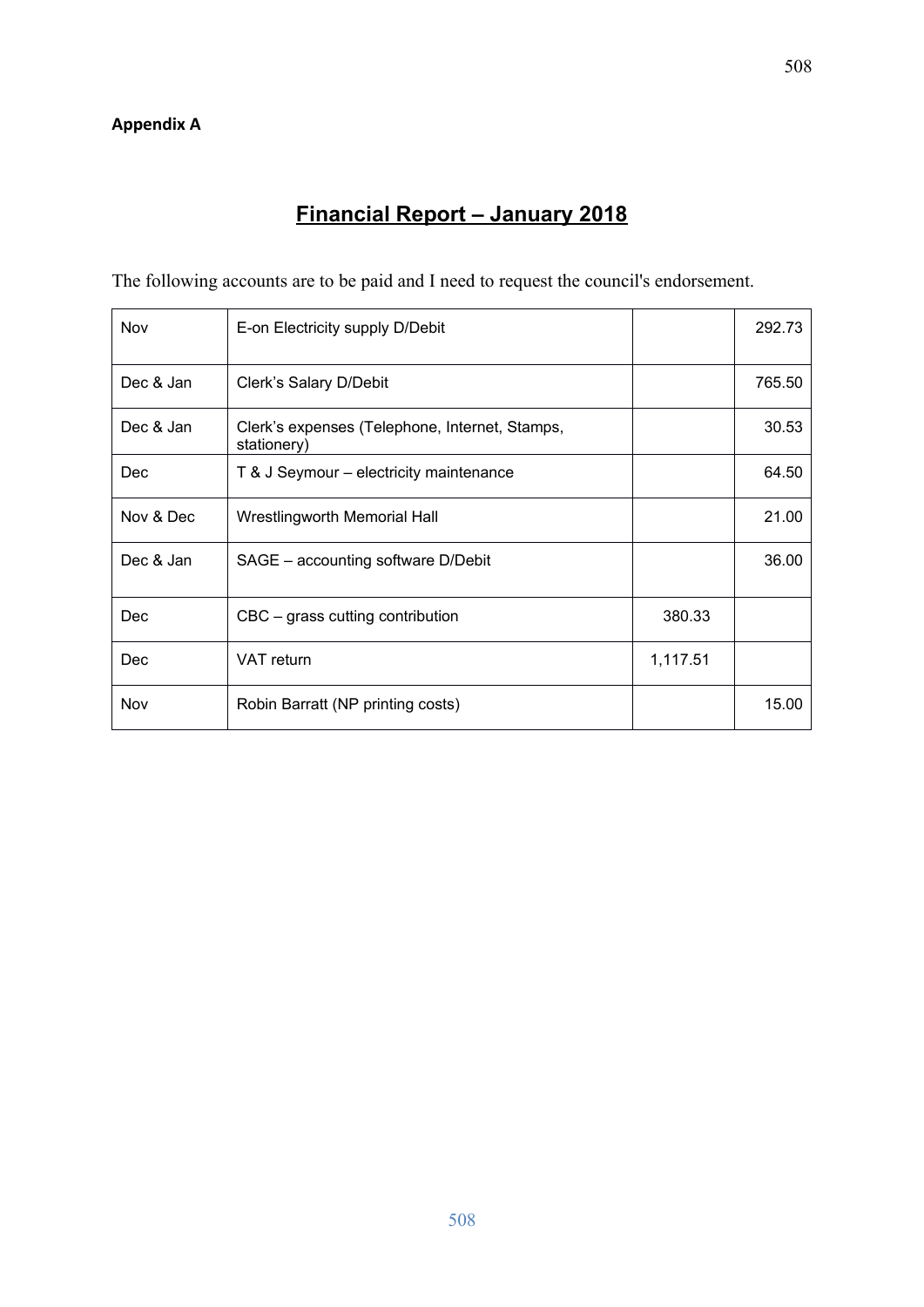# **WRESTLINGWORTH & COCKAYNE HATLEY PARISH COUNCIL**

# **FINANCIAL STATEMENT AT 31 December 2017**

|                                   | <b>April 2017/March 18</b> |                                   |               | <b>April</b><br>2016/<br>March 17 | 2018/19<br>budget |
|-----------------------------------|----------------------------|-----------------------------------|---------------|-----------------------------------|-------------------|
|                                   | Year<br>to date            | <b>Expected</b><br>at year<br>end | <b>Budget</b> | <b>Actual</b>                     | <b>Proposed</b>   |
| Income                            |                            |                                   |               |                                   |                   |
| Precept                           | 20,030.00                  | 20,030.00                         | 20,030.00     | 19,120.00                         | 20,984.00         |
| Interest                          | 14.23                      | 14.23                             | 15.00         | 20.48                             | 15.00             |
| <b>Grass Cutting Contribution</b> | 380.33                     | 380.33                            | 352.00        | 352.51                            | 380.00            |
| VAT refund to March 16            |                            |                                   |               | 3,020.30                          |                   |
| Tree cutting contribution         |                            |                                   |               | 65.00                             |                   |
| <b>Total Income</b>               | 20,424.56                  | 20,424.56                         | 20,397.00     | 22,578.29                         | 21,379.00         |
|                                   |                            |                                   |               |                                   |                   |
| <b>Operational Expenses</b>       |                            |                                   |               |                                   |                   |
| Accountants fees & Sage           | 465.00                     | 500.00                            | 500.00        | 370.00                            | 500.00            |
| <b>Affiliation Fees</b>           | 294.00                     | 300.00                            | 300.00        | 298.00                            | 300.00            |
| Amenity Field lease               |                            | 0.00                              | 120.00        |                                   | 120.00            |
| <b>British Legion</b>             | 25.00                      | 25.00                             | 25.00         | 25.00                             | 25.00             |
| <b>Church Clock Maintenance</b>   |                            | 0.00                              | 325.00        | 236.00                            | 325.00            |
| <b>Churchyard Maintenance</b>     |                            | 0.00                              | 1,000.00      | 1,600.00                          | 1,000.00          |
| Clerk's expenses                  | 232.12                     | 350.00                            | 350.00        | 306.57                            | 350.00            |
| Clerk's salary                    | 3,468.29                   | 4,600.00                          | 4,600.00      | 4,819.62                          | 4,692.00          |
| Election expenses                 |                            | 0.00                              | 375.00        |                                   | 375.00            |
| Electricity - street lighting     | 1,244.69                   | 1,700.00                          | 1,700.00      | 1,418.33                          | 1,800.00          |
| Electricity/lighting - maint.     | 161.25                     | 400.00                            | 400.00        | 215.00                            | 400.00            |
| <b>General Maintenance</b>        |                            | 100.00                            | 500.00        | 1,793.33                          | 500.00            |
| Grants (see below)                | 2,300.00                   | 2,300.00                          | 1,500.00      | 1,650.00                          | 1,500.00          |
| Normal Grass and Hedge cutting    | 6,404.90                   | 6,405.00                          | 9,000.00      | 8,619.51                          | 8,000.00          |
| Other grounds & tree work         |                            | 0.00                              | 1,200.00      | 490.00                            | 1,000.00          |
| Insurance                         | 795.11                     | 795.00                            | 800.00        | 747.47                            | 850.00            |
| <b>Memorial Hall Hire</b>         | 44.00                      | 100.00                            | 175.00        | 121.00                            | 150.00            |
| Millennium Garden                 |                            | 0.00                              | 100.00        | 0.00                              | 100.00            |
| Lousy Bush sign                   |                            |                                   |               | 305.00                            |                   |
| Cockayne Hatley sign              |                            |                                   |               |                                   | 590.00            |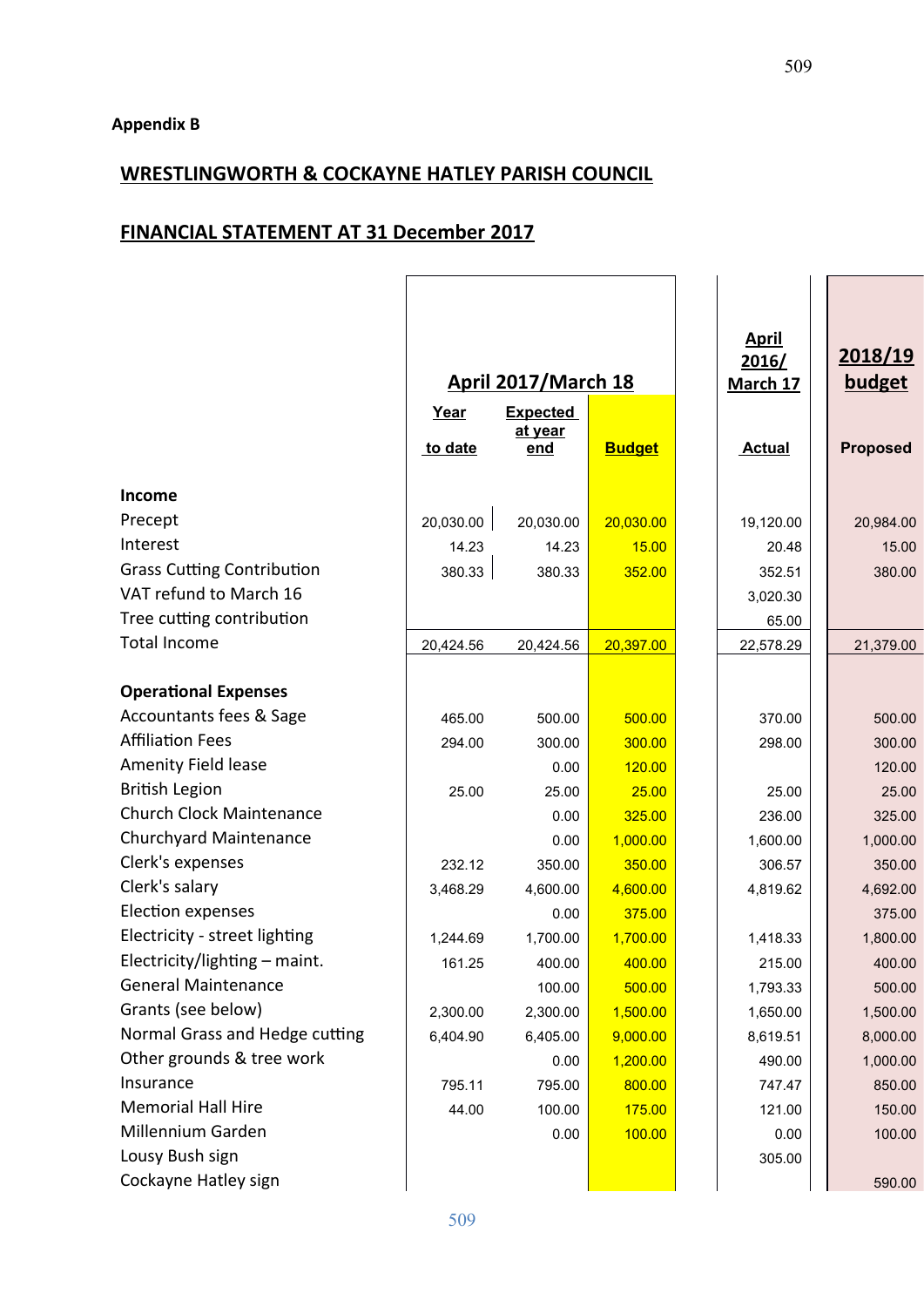| Parish Tidy Up                          |                  | 0.00      | 500.00       |  | 210.00           | 500.00       |
|-----------------------------------------|------------------|-----------|--------------|--|------------------|--------------|
| Playing field Maintenance               | 538.00<br>538.00 |           | 500.00       |  | 307.58           | 1,000.00     |
| Playing field lease                     |                  | 360.00    | 360.00       |  |                  | 360.00       |
| Training expenses                       | 83.00            | 83.00     | 200.00       |  |                  | 200.00       |
| Web site                                | 69.90            | 250.00    | 250.00       |  |                  | 500.00       |
| Vat expensed and not yet recovered      | $-112.57$        | 0.00      | 0.00         |  | 122.43           |              |
|                                         | 16,012.69        | 18,806.00 | 24,780.00    |  | 23,654.84        | 25,137.00    |
|                                         |                  |           |              |  |                  |              |
| <b>Operating surplus/deficit</b>        | 4,411.87         | 1,618.56  | $-4,383.00$  |  | $-1,076.55$      | $-3,758.00$  |
| Project                                 |                  |           |              |  |                  |              |
| s                                       |                  |           |              |  |                  |              |
| Allotment lease and set up              |                  | 0.00      | 2,500.00     |  |                  | 2,500.00     |
| Speed reduction measures                |                  | 0.00      | 10,000.00    |  | 2,780.23         | 10,000.00    |
| Neighbourhood Plan                      |                  | 0.00      | 2,000.00     |  | 4,247.44         | 0.00         |
| Cockayne Hatley land & set up           |                  |           |              |  |                  | 3,000.00     |
| <b>Project Grants received</b>          |                  |           |              |  |                  |              |
| Neighbourhood Plan                      | 61.95            |           | 0.00         |  | $-3,290.00$      |              |
| <b>Net Project costs</b>                | 61.95            | 0.00      | 14,500.00    |  | 3,737.67         | 15,500.00    |
|                                         |                  |           |              |  |                  |              |
| <b>Overall surplus/deficit</b>          | 4,349.92         | 1,618.56  | $-18,883.00$ |  | $-4,814.22$      | $-19,258.00$ |
|                                         |                  |           |              |  |                  |              |
| <b>RESERVES</b><br>Bank brought forward | 29,001.38        | 29,001.38 | 29,001.38    |  |                  | 30,619.94    |
| (Deficit)/Surplus for period            | 4,349.92         | 1,618.56  | $-18,883.00$ |  |                  | $-19,258.00$ |
| <b>Bank carried forward</b>             | 33,351.30        | 30,619.94 | 10,118.38    |  |                  | 11,361.94    |
| VAT refund due                          | 112.57           |           |              |  |                  |              |
| Total                                   | 33,463.87        |           |              |  |                  |              |
|                                         |                  |           |              |  |                  |              |
| <b>GRANTS PAID IN YEAR</b>              |                  |           |              |  |                  |              |
| Youth Club<br>Village Link              | 800.00<br>150.00 |           |              |  | 400.00<br>150.00 |              |
| Wrestlingworth Memorial Hall            | 1,000.00         |           |              |  |                  |              |
| St Johns Church                         |                  |           |              |  | 1,000.00         |              |
| <b>Marias Ensemble</b>                  |                  |           |              |  | 100.00           |              |
| Lower School                            | 350.00           |           |              |  |                  |              |
| <b>TBA</b>                              |                  |           |              |  |                  |              |
|                                         | 2,300.00         |           |              |  | 1,650.00         |              |
| <b>IMPORTANT NOTES</b>                  |                  |           |              |  |                  |              |

- 1 Grass cutting varies according to number of cuts required and amount of hedge cutting
- 2 Current account 31/12/17 2,244.75<br>Deposit account 31/12/17 31,106.35 Deposit account - 31/12/17

# **33,351.10**